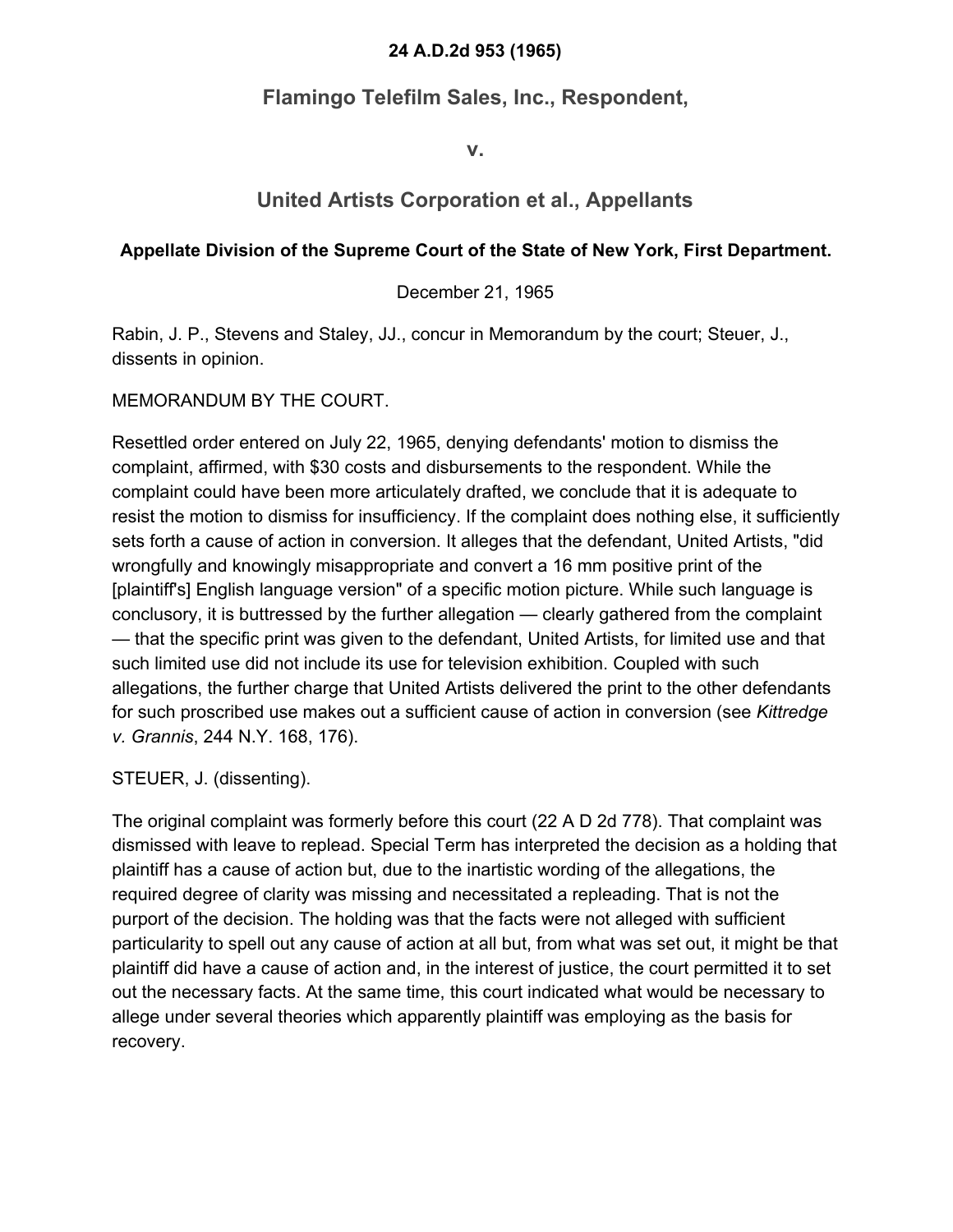Plaintiff now alleges that DDL (an abbreviation for an Italian corporation) produced an original motion picture in the Italian language called "Nights of Caberia" and that it had the exclusive right to the physical property consisting of the film and sound track, as well as the right to license the showing of the picture by exhibition or through television. The complaint further alleges that by mesne assignments plaintiff acquired so much of DDL's rights as embraced the showing of the picture in the United States on television for a period of five years. Included in the rights which plaintiff acquired was access to the original film for making positive prints and the right to make an English version sound track. Plaintiff made such a sound track. Plaintiff thereupon licensed the picture with its English language sound track to several television exhibitors and derived a considerable revenue therefrom. The complaint further alleges that defendant United Artists delivered a print of the film with plaintiff's English sound track to certain other defendants for purposes of televising the same, and the same were shown, in whole or in part. Separate causes of action are alleged for showing by other defendants.

In my opinion these facts do not constitute a cause of action. In our law the protection afforded the creator of a literary or artistic production is by way of copyright. The complaint does not allege that DDL, as the creator of the film, or plaintiff, as the creator of the English sound track, ever obtained a statutory copyright, and there is no claim that this is an action so based.

Plaintiff argues that the State affords protection in this field and, to a limited extent, this is correct. The areas in which resort to protection dehors the Federal copyright laws is found fall into three general classes: common-law copyright, unfair competition, and where the material from its nature is not susceptible of copyright.

Common-law copyright is limited to the situation where the author or creator has not published or authorized publication (Nimmer, Copyright [1965], p. 192; *Tiffany Prods. v. Dewing*, 50 F.2d 911). The principle is simple and direct — if the author has not desired to publish or has been unable to, no one can steal the fruits of his work by publishing ahead of him (see *A. J. Sandy, Inc. v. Junior City*, 17 A D 2d 407, 409). But if, as it is here alleged, the creator has published, there is no common-law copyright. Plaintiff argues that there may be an issue as to what constitutes publication. There may be, but not here, where complete publication is alleged.

Unfair competition as used in this discussion means the classic example — palming off one's own creation as that of the plaintiff's. Equity can give relief in such a situation (see *Miller v. Universal Pictures Co.*, 11 A D 2d 47, 49). Obviously this has nothing to do with copyright and just as obviously has no application to any fact pleaded in this complaint.

It is quite true that the principles of unfair competition as expanded in commercial cases have been applied by State courts in cases involving literary or artistic productions (*Metropolitan Opera v. Wagner-Nichols Recorder Corp.*, 199 Misc. 786, affd. 279 App. Div. 632; *Mutual Broadcasting System v. Muzak Corp.*, 177 Misc. 489; *Twentieth Century Sporting Club v. Transradio Press Serv.*, 165 Misc. 71; *C. B. S. v. Documentaries Unlimited*, 42 Misc 2d 723). In all of these cases the subject matter was not susceptible of copyright.